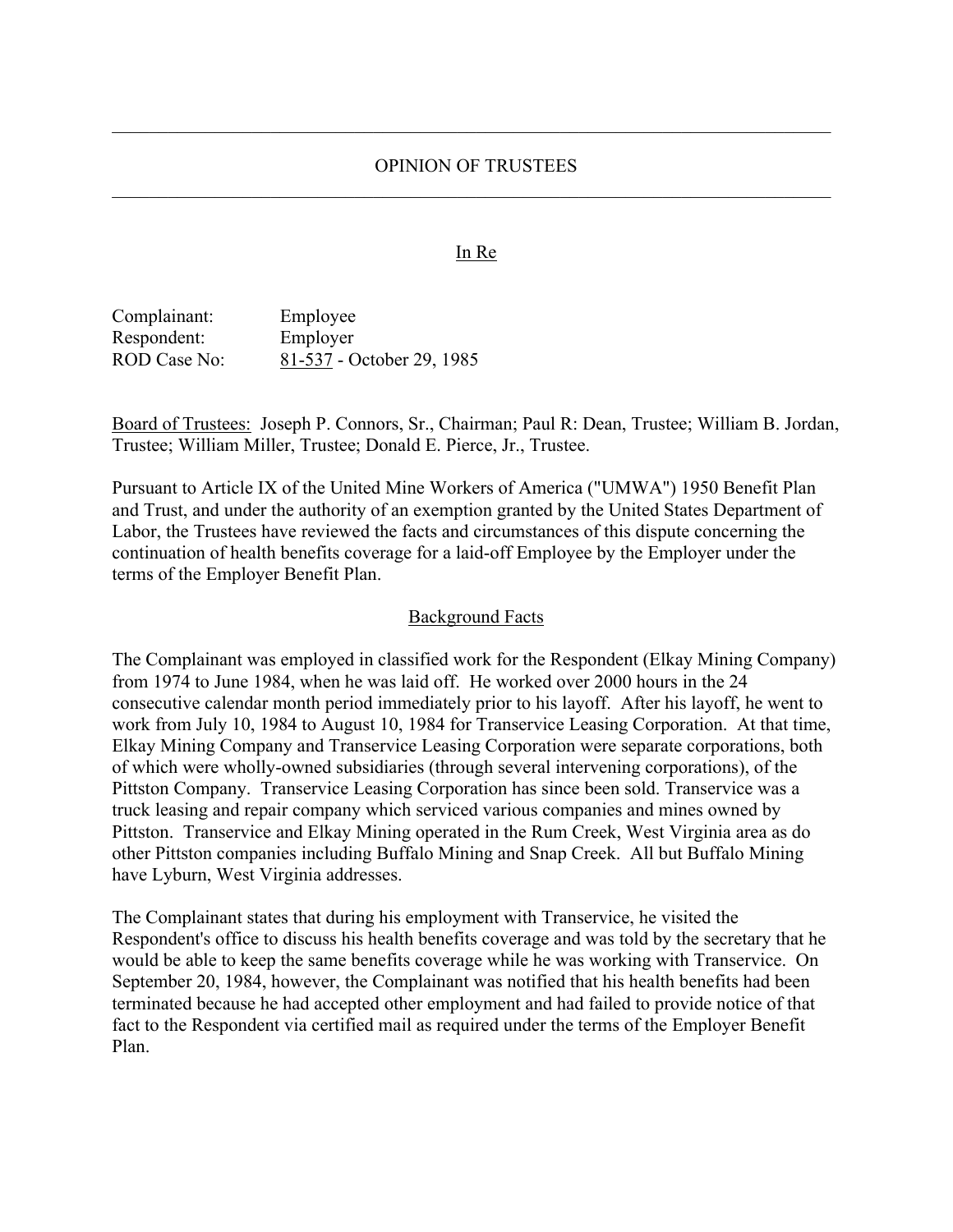The Complainant maintains that he never received a copy of the Employer Benefit Plan or any subsequent amendments to it during his employment with the Respondent and therefore had no knowledge that he had an obligation to notify the Respondent by certified mail of his acceptance and termination of employment with Transervice. Additionally, he states that Transervice was a wholly owned subsidiary of the parent company of the Respondent and that he was, therefore, not changing Employers.

The Respondent maintains that the Complainant's benefits coverage was appropriately terminated because he did not notify it by certified mail of his acceptance and/or termination of other employment within the requisite ten day period. In response to the Complainant's allegations that he never received copies of the Summary Plan Descriptions, the Employer refuted this claim by describing its method of distributing the Plan, providing copies of its Plan booklet, and demonstrating that another employee had exercised the benefits protection privilege when he was laid off in 1982.

Finally, the Respondent claims that it is not a subsidiary of the same parent company as Transervice and should not be construed as being a single entity.

## Dispute

Is the Respondent responsible for provision of benefits coverage for the Complainant and his eligible dependents for the remainder of his original period of continuation of coverage?

## Position of the Parties

Position of Complainant: The Respondent never provided the Complainant with a copy of the Employer Benefit Plan and should therefore be responsible for provision of the Complainant's health benefits coverage for the remainder of his continuation of coverage period. Additionally, the Complainant states that he did not change Employers because Elkay Mining and Transervice Leasing Corporation had the same parent company.

Position of the Respondent: All Employees receive copies of the Employer Benefit Plan. The Complainant failed to notify the Respondent of his acceptance and termination of employment with Transervice; therefore, the Respondent is not responsible for provision of the Complainant's health benefits coverage for the remainder of his continued benefits period. Additionally, the Respondent states that it and Transervice Leasing Corporation are separate corporations with no joint personnel functions and can in no way be considered a single Employer.

## Pertinent Provisions

Article XX Section (c)(3)(i) of the 1981 National Bituminous Coal Wage Agreement provides:

Article XX - Health and Retirement Benefits Section (c) 1974 Plans and Trusts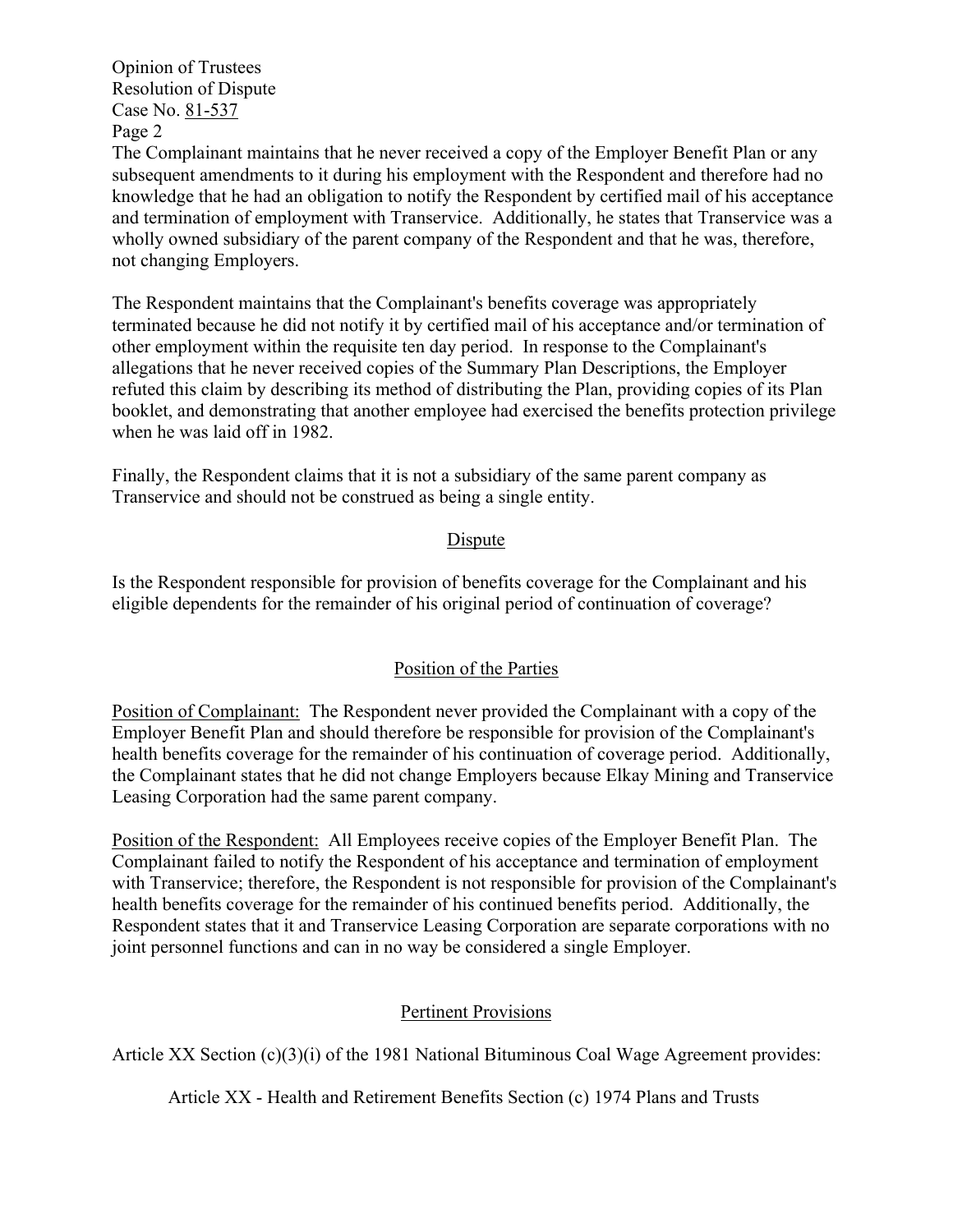(3)(i) Each signatory Employer shall establish and maintain an Employee benefit plan to provide, implemented through an insurance carrier(s), health and other non-pension benefits for its Employees covered by this Agreement as well as pensioners, under the 1974 Pension Plan and Trust, whose last signatory classified employment was with such Employer. The benefits provided by the Employer to its eligible Participants pursuant to such plans shall be guaranteed during the term of this Agreement by that Employer at levels set forth in such plans....

Articles I (1), (2) and (4) of the Employer Benefit plan provide:

## Article I - Definitions

The following terms shall have the meanings herein set forth:

- 1. "Employer" means [coal company].
- 2. "Wage Agreement" means the National Bituminous Coal Wage Agreement of 1981, as amended from time to time and any successor agreement.
- 4. "Employee" shall mean a person working in a classified job for the Employer, eligible to receive benefits hereunder.

Article II. A. 1. of the Employer Benefit Plan provides:

# Article II - Eligibility

The persons eligible to receive the health benefits pursuant to Article III are as follows:

- 1. is actively at work\* for the Employer on the effective date of the Wage Agreement; or
- 2. is on layoff or disabled from the Employer and had continuing eligibility as of the effective date of the Wage Agreement Plan for coverage under the 1978 Employer's Benefit Plan ("prior Plan") as a laid off or disabled employee. Coverage for such laid-off or disabled Employees shall not continue beyond the date when they would no longer have been eligible for such coverage under the provisions of the prior Plan.

<sup>\*</sup> "Actively at work" includes an Employee of the Employer who was actively at work on March 26, 1981, and who returns to active work with the Employer within two weeks after the effective date of the Wage Agreement.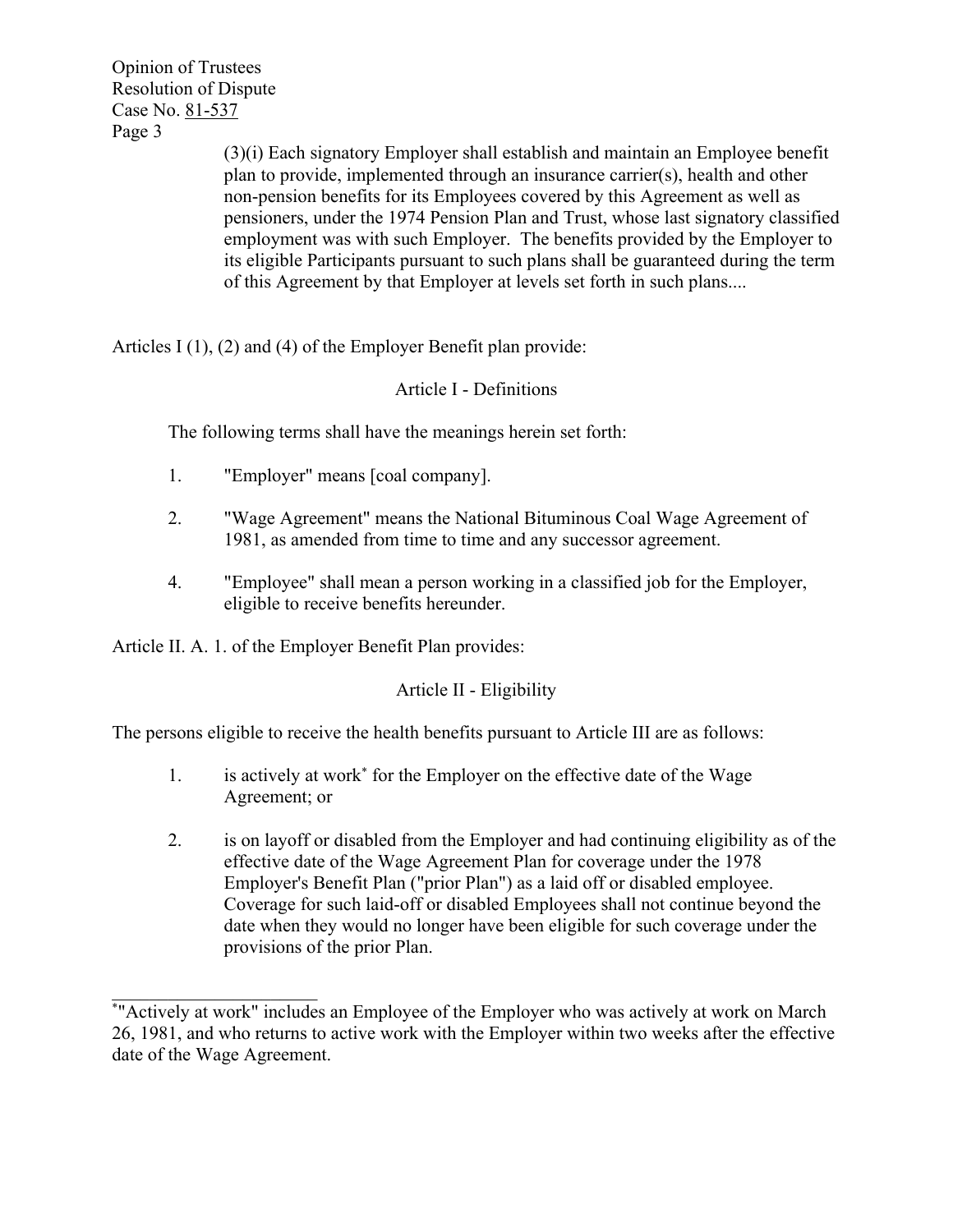Opinion of Trustees Resolution of Dispute Case No. 81-537 Page 4 Article III. D. 1 (a), (f) of the Employer Benefit Plan provides:

## Article III - Benefits

### D. General Provisions

- 1. Continuation of Coverage
	- (a) Layoff

If an Employee ceases work because of layoff, continuation of health, life and accidental death and dismemberment insurance coverage is as follows:

Number of Hours Worked for the Employer in the 24 Consecutive Calendar Month Period Immediately Prior to the Employee's Date Period of Coverage Continuation Last Worked from the Date Last Worked

| 2,000 or more hours                        | Balance of month plus 12 months |
|--------------------------------------------|---------------------------------|
| 500 or more but less than<br>$2,000$ hours | Balance of month plus 6 months  |
| Less than 500 hours                        | 30 days                         |

### (f) Other Employment

Notwithstanding the foregoing, in the event an Employee accepts employment during a period of continued coverage under paragraph (a), health, life and accidental death and dismemberment insurance coverage will terminate as of the date of such employment. If, however, such employment subsequently terminates prior to the date the Employee's coverage under paragraph (a) otherwise terminates, such Employee's health, life and accidental death and dismemberment insurance coverage will be reinstated following the later of (i) termination of such employment or (ii) any continued health coverage resulting therefrom, and will continue to the date such coverage under paragraph (a) would have otherwise terminated. It is the obligation of the Employee to notify the Employer within 10 days by certified mail of both the acceptance and termination of such employment; failure to provide such notice will result in permanent termination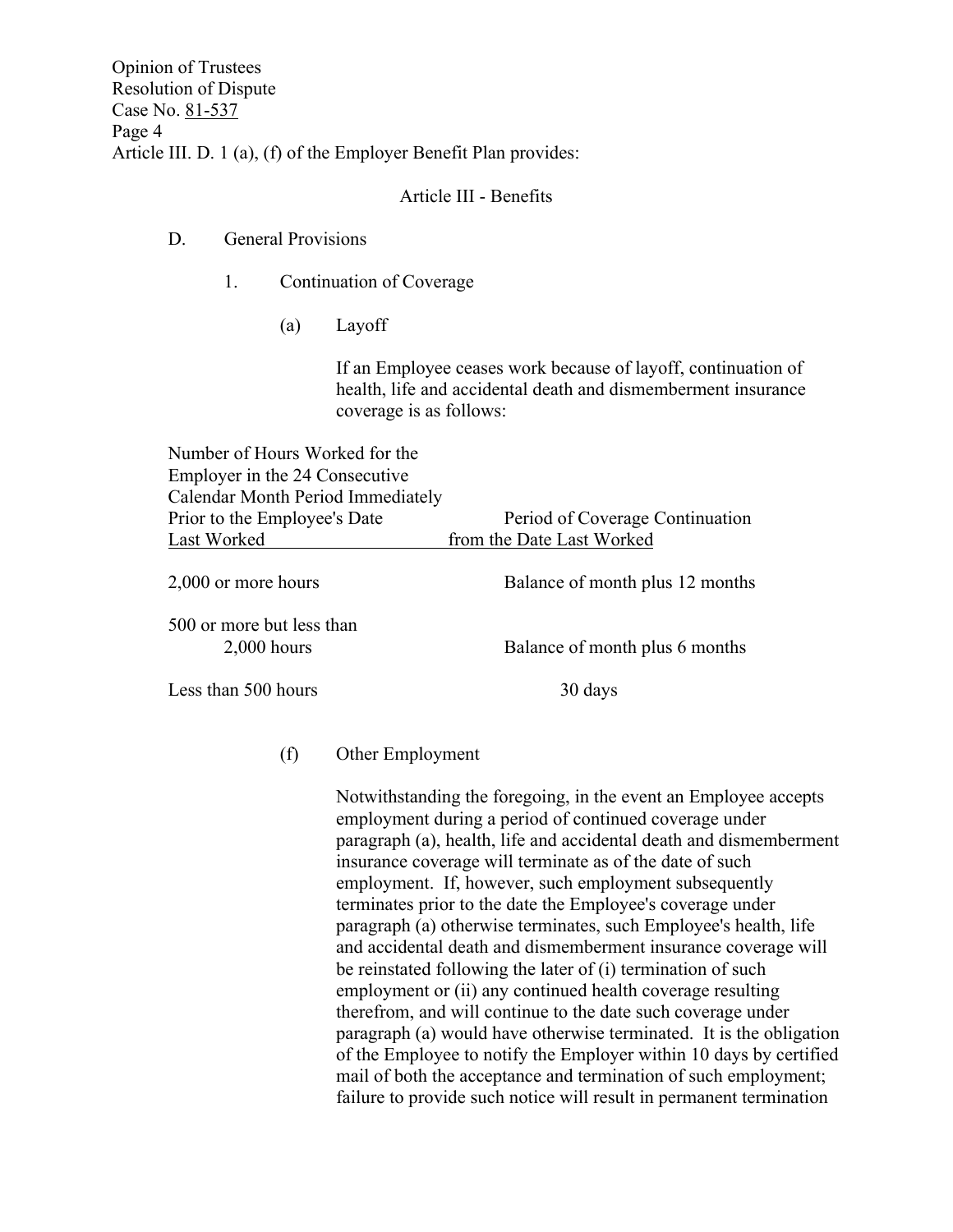> of coverage. Nothing in this paragraph shall extend coverage beyond the date determined pursuant to paragraph (a).

## Discussion

The Complainant held a classified position with the Respondent from 1974 to June 1984, when he was laid off. He worked over 2000 hours in the 24 consecutive calendar month period immediately prior to his layoff and therefore was entitled to the balance of the month plus 12 months of continued coverage, as provided in Article III. D 1 (a) of the Employer Benefit Pl an. In accepting other employment subsequent to layoff, Employees are obligated under Article III. D 1 (f) to notify the Employer within 10 days by certified mail of both the acceptance and termination of such employment. Failure to provide such notice results in permanent termination of coverage.

While on layoff from Elkay, the Complainant voluntarily accepted employment with Transervice apparently with the knowledge that it was a separate entity, as evidenced by his inquiry regarding the effect of such other employment on his benefits coverage provided by Elkay.

In claiming a continuing right to benefits coverage beyond the date on which he accepted other employment, however, the Complainant contends that because Transervice and the Respondent were both owned by the same parent corporation, they should be treated as the same Employer for purposes of continuing benefits coverage. In response to the Complainant's statement, Funds staff investigated the interrelationship of the companies under Pittston's control. The investigation disclosed that Transervice and Elkay were distantly related and operated close to each other and to other Pittston companies which operated in the Rum Creek area, including several in Lyburn. However, there is no evidence to suggest that the employees of Transervice were subject to control, supervision or discipline by Elkay management. Furthermore, each corporation had a separate corporate structure. Consequently, there appears to be no factual basis on which to conclude that an alter-ego, joint employer or common-law employer relationship existed between these corporations with respect to the Complainant.

Under Article XX Section (c)(3)(i) of the 1981 Coal Wage Agreement, each signatory Employer is required to establish and maintain an Employer Benefit Plan for its Employees. The fact that several Pittston companies joined together to have the same insurer does not affect that obligation nor does the fact that Pittston is the parent company that ultimately controls both Transervice and Elkay. Likewise, under Article II D 1 (f) of the Employer Plan, a laid-off Employee is obligated to notify his last Employer of other employment.

In the alternative, the Complainant claims that he is entitled to benefits coverage beyond the date he became employed by another Employer because he never received a copy of the 1981 Employer Benefit Plan which described the benefit protection provisions contained for the first time in Article III D (1)(f) of that' Plan and thereby was effectively precluded from exercising his rights. The Respondent contends, however, that booklets were distributed to each of its Employees.